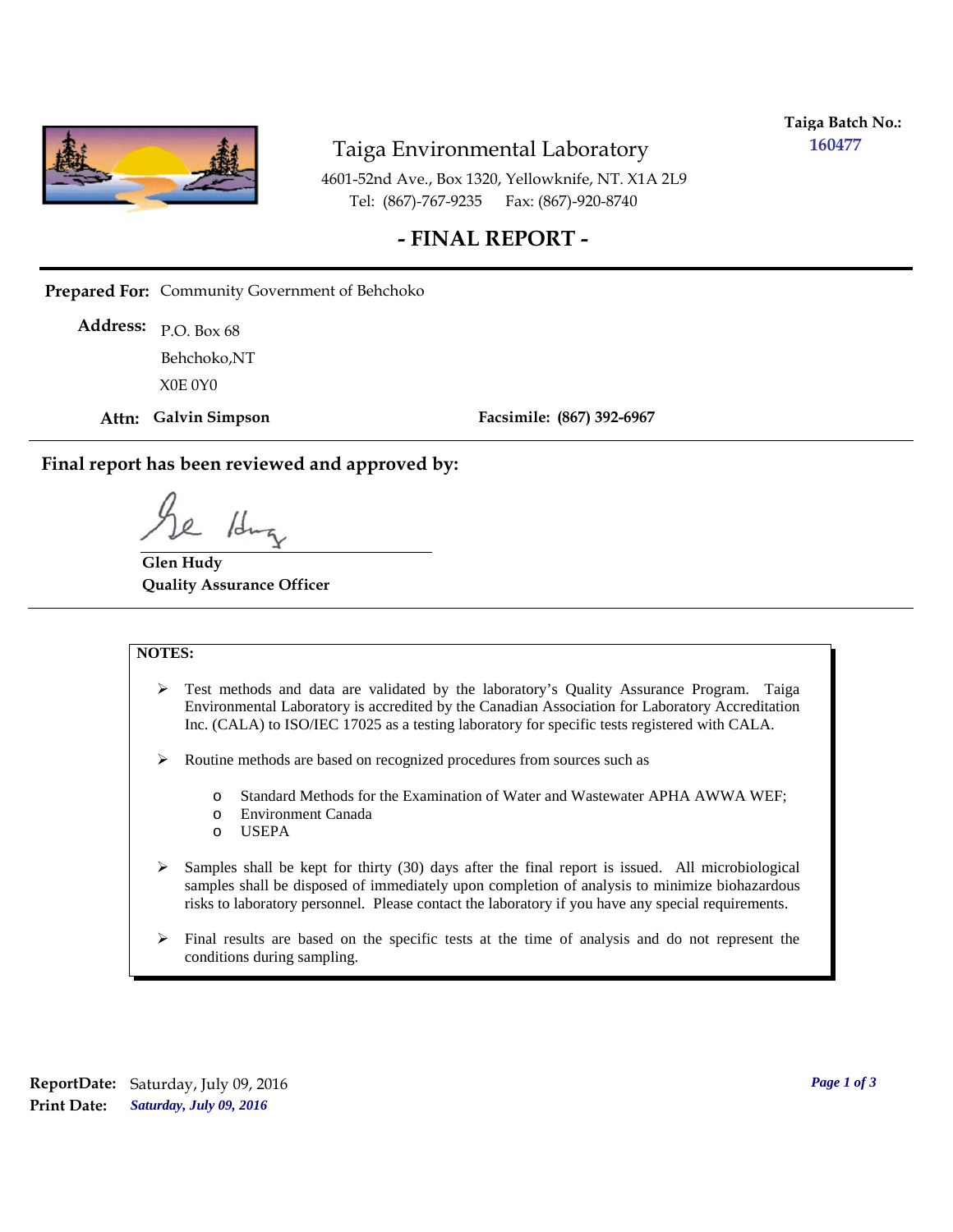

# Taiga Environmental Laboratory

**Taiga Batch No.: 160477**

4601-52nd Ave., Box 1320, Yellowknife, NT. X1A 2L9 Tel: (867)-767-9235

# **- CERTIFICATE OF ANALYSIS -**

#### Client Sample ID: SNP 2014-E4 Taiga Sample ID: 001

| <b>Client Project:</b>          |                       |
|---------------------------------|-----------------------|
| <b>Sample Type: Sewage</b>      |                       |
| Received Date: 30-Jun-16        |                       |
| <b>Sampling Date: 30-Jun-16</b> |                       |
| <b>Sampling Time:</b>           | 9:00                  |
|                                 | Location: Edzo Lagoon |
| <b>Report Status:</b>           | Final                 |

| <b>Test Parameter</b>       | Result | Detection<br>Limit | Units | <b>Analysis</b><br>Date | Analytical<br>Method <sup>*</sup> | Qualifer |
|-----------------------------|--------|--------------------|-------|-------------------------|-----------------------------------|----------|
| <b>Organics</b>             |        |                    |       |                         |                                   |          |
| Hexane Extractable Material | 2.0    | 2.0                | mg/L  | $05$ -Jul-16            | EPA1664A                          |          |